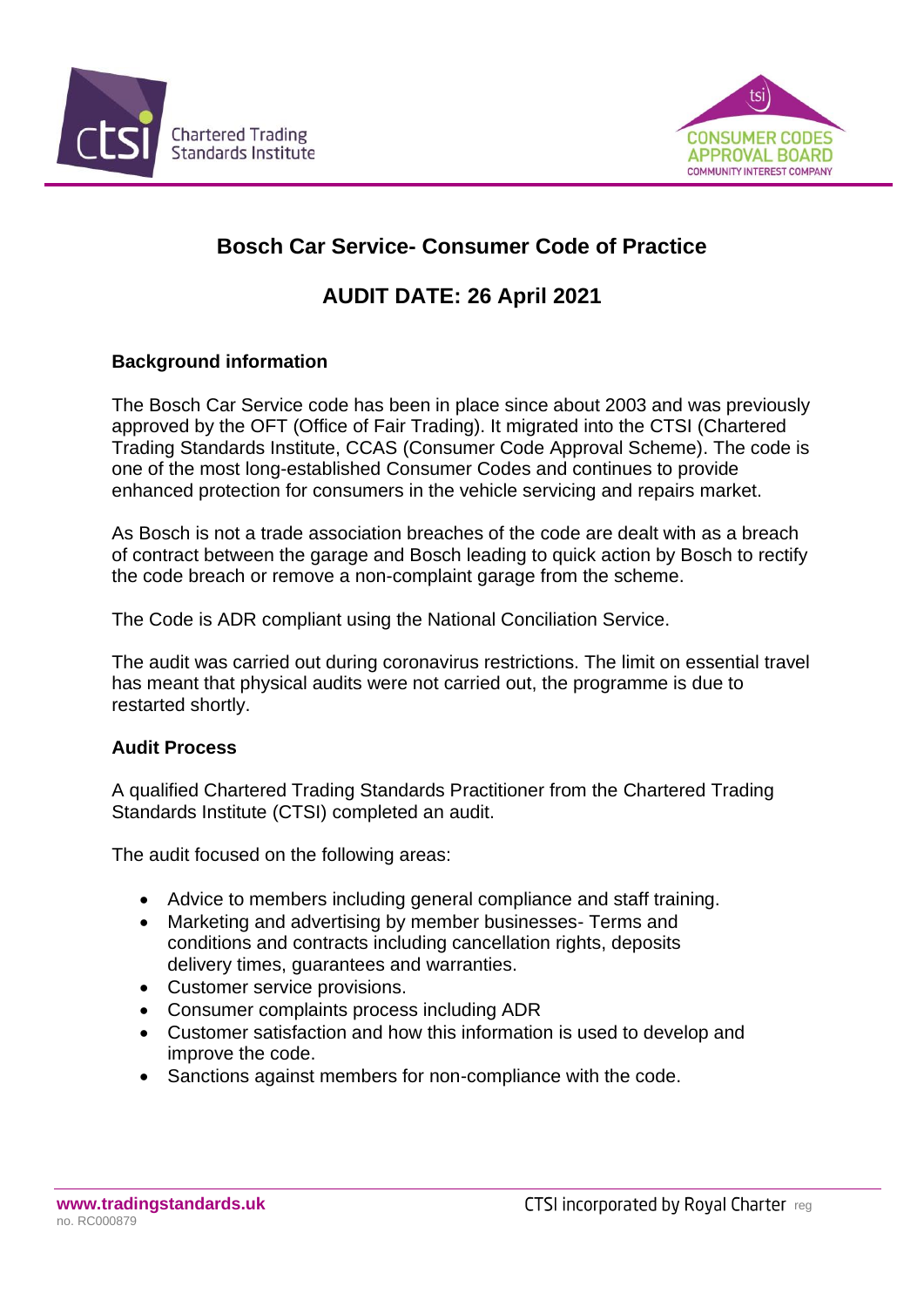## **Audit Summary**

The Code is the responsibility of the Workshop Channel Marketing Manager

There is a detailed annual report for the Bosch group as a whole, the report for 2020 runs to 178 pages,

#### **Member Application Process/New members**

All prospective members are visited after application by a WBD (Workshop Business Developer).

The written application is detailed and garages have to fulfil the minimum level of facilities to be considered e.g. number of trained Technicians, and number of ramps.

Financial checks are carried out by Credit Safe.

The new member welcome pack refers to current relevant legislation.

There is training system called Bosch Service Excellence which has been developed to cover all aspects of the Bosch requirements. There are 6 modules aimed at senior staff e.g. garage owners, workshop managers.

There is a LMS (Learner Management System) with up to 30 Technicians courses available which also links in with the Government Apprentice scheme.

There is access for members to a 'Technical hot line' for any particular issues for which the member needs additional help.

## **Existing Member Inspections/Audit**

The audit processes have been temporarily suspended but are starting to be rebooked as the country opens up.

There are at time of writing 296 members, which includes 20 new BCS members who signed up in 2020

All garages are visited quarterly by their WBD who carries out a number of quality checks in addition to supporting the business. This is carried out remotely in a limited way at the moment.

All members are subject to an SQA (Service Quality Assessment) by a third-party Company RMI. 60% of members are inspected each year, which means over a two year cycle all garages are inspected with some inspected twice a year. The SQA is divided into 10 sections which are scored and an average score given. The results of all inspections are followed up in a timely manner by the WBD who closes of any areas on non-compliance with the code.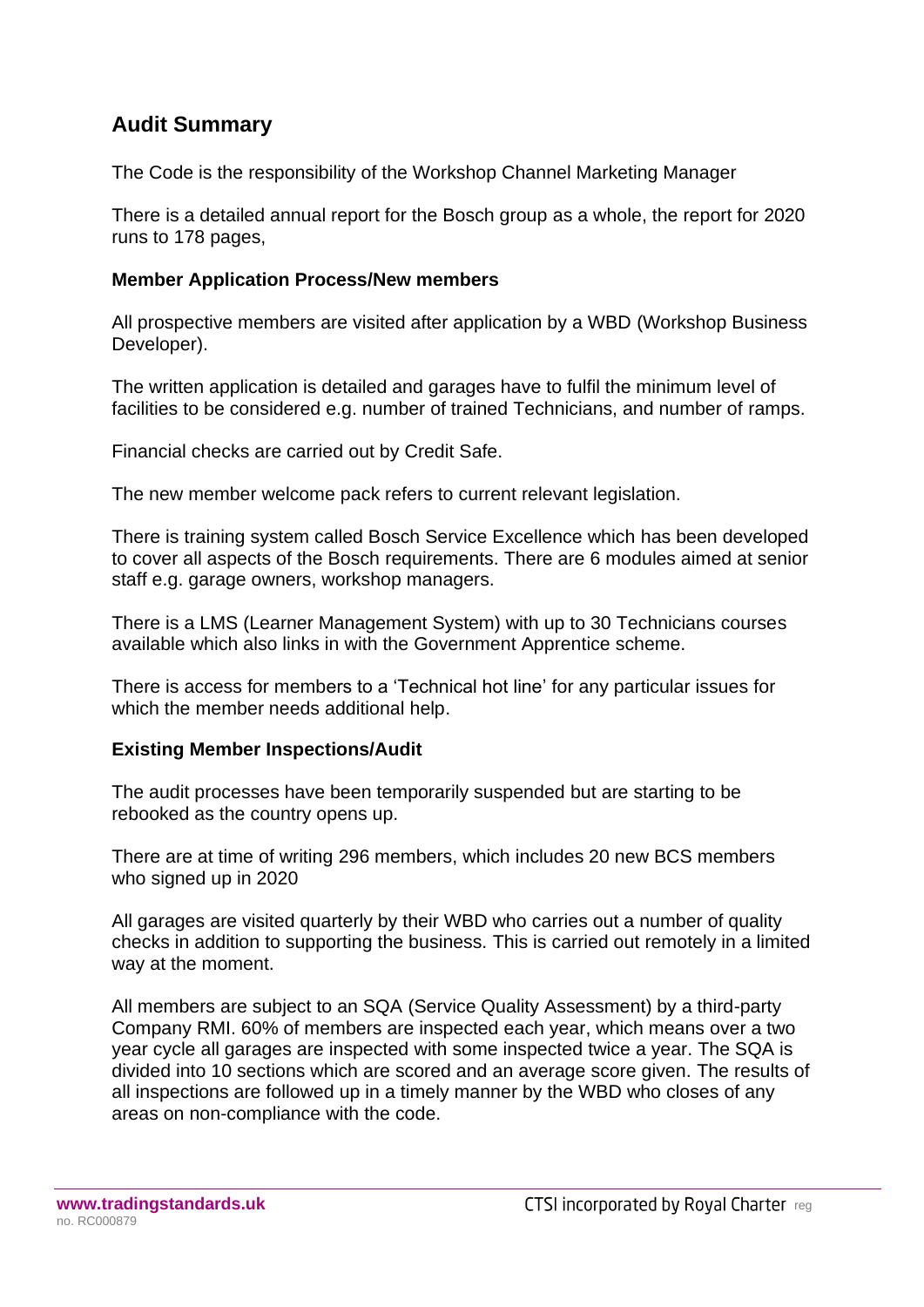There is also an SQT (Service Quality Test) carried out by DEKRA which is carried out by having a 'set up' car submitted for service against manufacturers service schedule. This is a difficult and complicated test to set up and is currently being reviewed with the Retail Motor Industry Federation as to how to make it an easier and efficient process. There is at target to carry out 60% SGTs each year.

WBDs also carry out an RPA (repair potential analysis) where the WBD will look at a vehicle after a repair or service to ensure that other work that should be identified is brought to attention of the consumer.

Websites are also checked as part of the audit process.

#### **Membership Withdrawal and Sanctions for Non-Compliant Member Businesses**

The procedures for termination and withdrawal were examined. Websites and garages were checked by Bosch to ensure all signage and Bosch corporate items were removed.

The system for dealing with non-compliant members is quick and efficient. A development plan to deal with non-compliant issues is drawn up which may include compulsory training. If no improvement is noted an initial warning letter is sent. In the event a resolution is not reached (this could be non-payment of fees) an official termination letter is sent with a request for the garage to complete a declaration to 'cease and desist' using the Borsch Brand. On receipt of the declaration the garage is removed from all databases and all stake holders informed. All information on the garage is kept on file.

21 BCS garages left the Bosch network during the preceding 12 months.

At date of report there are no members in the disciplinary process.

#### **Marketing and Advertising by Member Businesses**

There are detailed guides from Bosch on marketing and advertising as there is a strong focus on maintaining a corporate brand image. The WBD is available for help and advice on marketing.

Garages are supplied with a 'Media Inspiration Catalogue' that produces templets for creative content in a corporate style of websites, documentation and social media.

Consumers can use the 'My Bosch Car Service' which will enable consumers to directly book service and repairs via a Bosch web platform.

Point of sale material is checked as part of the Audit process.

#### **Terms and Conditions and other Pre-Contractual Information**

Bosch provide a number of templets to ensure legal compliance and a maintaining the Bosch brand. There were no issues identified.